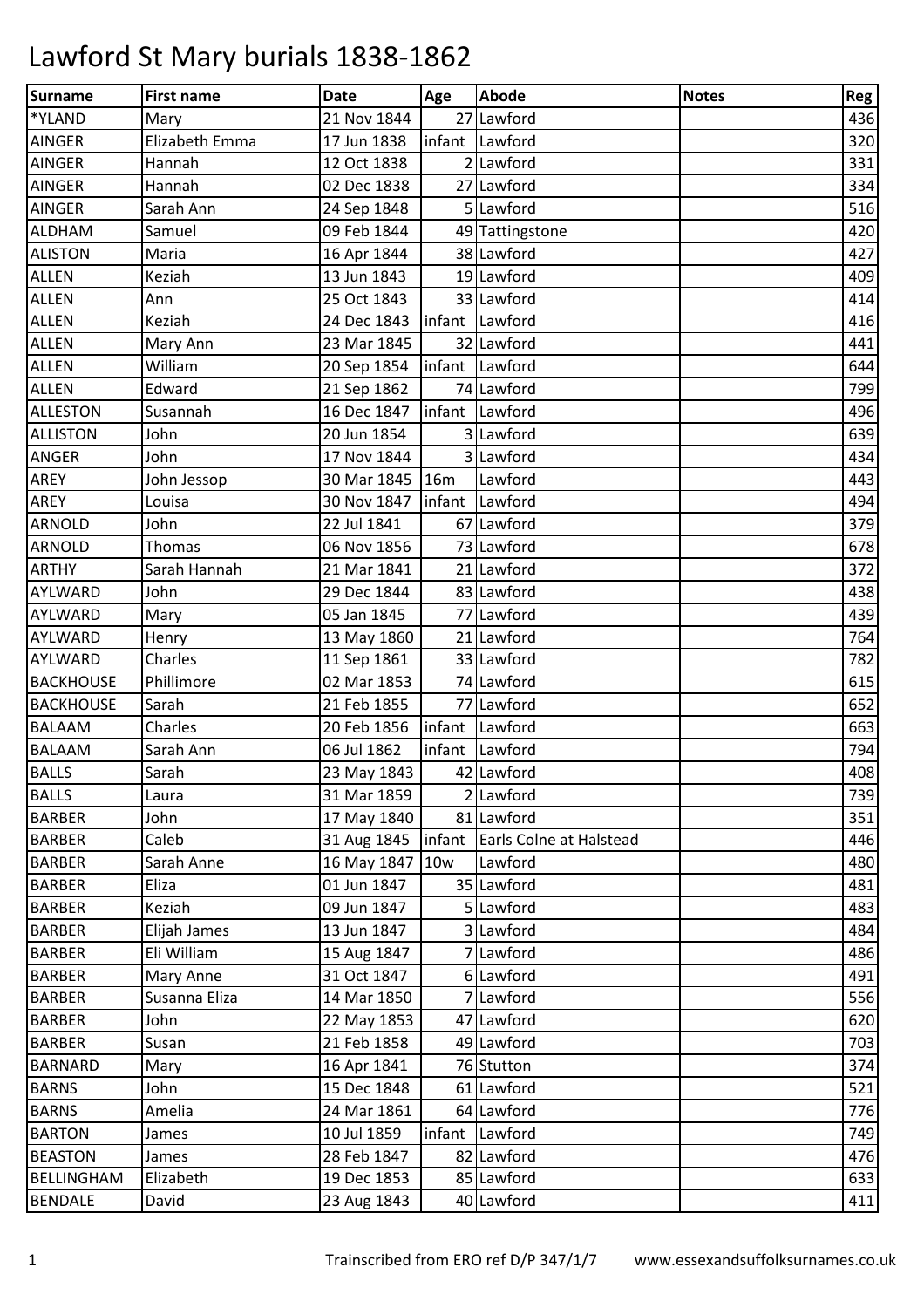| <b>Surname</b>    | <b>First name</b>     | <b>Date</b>                    | Age            | <b>Abode</b>            | <b>Notes</b> | Reg |
|-------------------|-----------------------|--------------------------------|----------------|-------------------------|--------------|-----|
| <b>BENDALL</b>    | James                 | 21 Sep 1848                    |                | infant Lawford          |              | 515 |
| <b>BENDALL</b>    | Herbert               | 30 Aug 1854                    |                | infant Lawford          |              | 642 |
| <b>BENNETT</b>    | Mary Ann              | 14 Aug 1840                    |                | 19 Lawford              |              | 359 |
| <b>BILLINGHAM</b> | Thomas                | 11 Dec 1854                    |                | 95 Lawford              |              | 646 |
| <b>BIRCH</b>      | Sarah Anne            | 28 Mar 1847                    |                | 2 Lawford               |              | 477 |
| <b>BIRD</b>       | Sarah                 | 30 Nov 1856                    |                | 35 Lawford              |              | 679 |
| <b>BLAND</b>      | Sarah Ann             | 25 May 1851   infant   Lawford |                |                         |              | 580 |
| <b>BLAND</b>      | George                | 07 Sep 1853                    |                | infant Lawford          |              | 627 |
| <b>BLOICE</b>     | Sarah                 | 21 Sep 1858                    |                | 86 Lawford              |              | 726 |
| <b>BONES</b>      | <b>William George</b> | 22 Sep 1842                    |                | 7 Lawford               |              | 400 |
| <b>BONES</b>      | Charles               | 13 Feb 1848                    |                | 8 Lawford               |              | 501 |
| <b>BONES</b>      | Sarah                 | 14 Apr 1858                    |                | 61 Lawford              |              | 712 |
| <b>BONES</b>      | John                  | 28 Feb 1860                    |                | 81 Tendring Union House |              | 761 |
| <b>BORE</b>       | Benjamin              | 16 May 1841                    |                | 85 Lawford              |              | 377 |
| <b>BORRETT</b>    | Mary                  | 26 Dec 1840                    |                | 62 Lawford              |              | 366 |
| <b>BORRETT</b>    | William               | 01 Apr 1859                    |                | 80 Lawford              |              | 740 |
| <b>BRIGHTON</b>   | Ann                   | 16 Sep 1838                    |                | 63 Lawford              |              | 329 |
| <b>BRIGHTON</b>   | Robert                | 12 Dec 1858                    |                | 79 Lawford              |              | 731 |
| <b>BUNCH</b>      | Henry                 | 22 Sep 1839                    |                | infant Lawford          |              | 343 |
| <b>BUNCH</b>      | Mary                  | 10 Jan 1841                    |                | infant Lawford          |              | 368 |
| <b>BUNCH</b>      | Jacob                 | 12 Dec 1841                    | infant         | Lawford                 |              | 385 |
| <b>BUNCH</b>      | Joseph                | 22 Feb 1853                    |                | 65 Lawford              |              | 612 |
| <b>BUNCH</b>      | Maria Elizabeth       | 06 Nov 1859                    |                | infant Lawford          |              | 755 |
| <b>BURGESS</b>    | William               | 07 May 1848                    |                | 4 Lawford               |              | 507 |
| <b>BURGESS</b>    | James                 | 20 Jan 1852                    |                | 67 Tendring Union House |              | 596 |
| <b>BURROWS</b>    | Charles               | 07 Dec 1838                    |                | 47 Lawford              |              | 335 |
| <b>CANT</b>       | Charles               | 06 Jun 1842                    |                | infant Lawford          |              | 397 |
| <b>CANT</b>       | Maria                 | 08 Jan 1844                    |                | 17 Lawford              |              | 418 |
| <b>CANT</b>       | Mary Ann              | 10 Nov 1844                    | 11m            | Lawford                 |              | 432 |
| <b>CANT</b>       | Mary                  | 27 Feb 1846                    |                | 33 Lawford              |              | 456 |
| <b>CANT</b>       | Sally                 | 10 Mar 1852                    |                | 51 Lawford              |              | 600 |
| <b>CANT</b>       | Sarah                 | 10 Nov 1853                    |                | 17 Lawford              |              | 630 |
| <b>CAREY</b>      | William               | 26 Mar 1854                    |                | 9 Lawford               |              | 635 |
| <b>CARRINGTON</b> | Harriet               | 16 Mar 1849 16m                |                | Lawford                 |              | 530 |
| <b>CARRINGTON</b> | James William         | 05 Nov 1850                    |                | infant Lawford          |              | 570 |
| <b>CARTER</b>     | Jonathan              | 01 Jul 1844                    |                | 83 Tendring Union House |              | 431 |
| <b>CARTER</b>     | William               | 18 May 1856 Infant             |                | Lawford                 |              | 669 |
| <b>CHAPLAIN</b>   | John                  | 13 Mar 1842                    |                | 62 Lawford              |              | 393 |
| <b>CHAPLAIN</b>   | Harriet               | 08 Mar 1846                    |                | 19 Lawford              |              | 458 |
| <b>CHAPLAIN</b>   | Harriet               | 25 Sep 1846                    | 8 <sub>m</sub> | Lawford                 |              | 467 |
| <b>CHAPLAIN</b>   | Nathaniel             | 29 Apr 1849                    |                | 74 Lawford              |              | 533 |
| <b>CHAPLAIN</b>   | Elizabeth             | 14 Jan 1851                    |                | 62 Lawford              |              | 572 |
| <b>CHAPLAIN</b>   | Nathaniel             | 21 Jan 1851                    |                | 19 Lawford              |              | 573 |
| <b>CHAPLAIN</b>   | Nathaniel             | 14 Sep 1851                    |                | 50 Lawford              |              | 587 |
| <b>CHAPLAN</b>    | William               | 26 Feb 1839                    |                | infant Lawford          |              | 339 |
| <b>CHAPLIN</b>    | Joseph                | 16 Sep 1838                    |                | 61 Lawford              |              | 330 |
| <b>CHAPLIN</b>    | Susan                 | 16 Jan 1849                    |                | 14 Lawford              |              | 522 |
| <b>CHAPLIN</b>    | Mary                  | 06 Oct 1850                    |                | 73 Lawford              |              | 569 |
| <b>CHAPLIN</b>    | Delilah               | 14 May 1851   infant Lawford   |                |                         |              | 576 |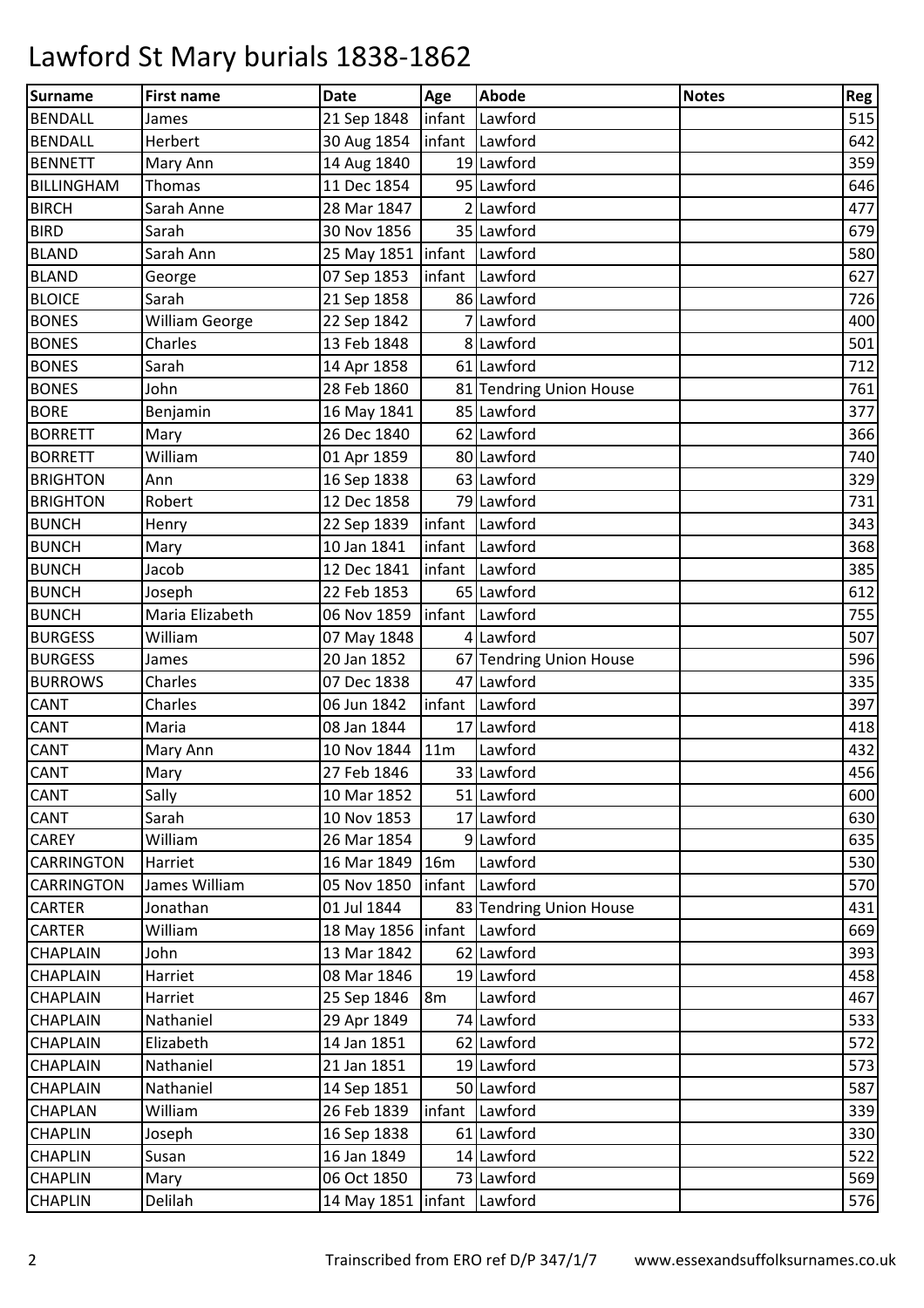| <b>Surname</b>   | <b>First name</b>    | <b>Date</b> | Age             | <b>Abode</b>     | <b>Notes</b> | Reg |
|------------------|----------------------|-------------|-----------------|------------------|--------------|-----|
| <b>CHAPLIN</b>   | George               | 01 Jun 1854 |                 | 5 Lawford        |              | 638 |
| <b>CHAPLIN</b>   | George               | 26 Jan 1859 |                 | infant Lawford   |              | 734 |
| <b>CHILES</b>    | Mary                 | 23 Apr 1848 |                 | 73 Dedham        |              | 505 |
| <b>CLARK</b>     | Alice                | 12 Oct 1856 |                 | infant Lawford   |              | 677 |
| <b>CLARK</b>     | Isaac                | 07 Mar 1858 |                 | 67 Lawford       |              | 709 |
| <b>CLARKE</b>    | Samuel               | 23 Jul 1841 |                 | 81 Lawford       |              | 380 |
| <b>CLARKE</b>    | Ann                  | 25 Mar 1842 |                 | 80 Lawford       |              | 394 |
| <b>CLARY</b>     | Agnes                | 13 Apr 1862 |                 | infant Lawford   |              | 788 |
| <b>CLASBY</b>    | Rhoda                | 01 Nov 1846 |                 | 64 Lawford       |              | 468 |
| <b>CLOWE</b>     | <b>Thomas</b>        | 23 Mar 1856 |                 | 70 Lawford       |              | 665 |
| <b>CLOWE</b>     | Lucy                 | 08 Sep 1857 |                 | 77 Lawford       |              | 691 |
| <b>COCKERILL</b> | Charlotte            | 14 Dec 1842 |                 | 8 Needham Market |              | 404 |
| <b>COCKRELL</b>  | Elizabeth            | 13 Jun 1851 |                 | 80 East Bergholt |              | 583 |
| <b>COCKRELL</b>  | George               | 05 Jun 1859 |                 | 53 Lawford       |              | 746 |
| COOK             | <b>Charles James</b> | 27 Oct 1840 |                 | 30 Ardleigh      |              | 364 |
| COOK             | William              | 12 Mar 1842 |                 | 86 Ardleigh      |              | 392 |
| COOK             | Ann Amelia           | 23 Dec 1843 |                 | 47 Ardleigh      |              | 417 |
| COOK             | Adolphus             | 14 Apr 1844 |                 | 24 Lawford       |              | 426 |
| COOK             | John                 | 31 Oct 1847 |                 | 26 Lawford       |              | 492 |
| COOK             | Anne                 | 05 May 1850 |                 | 2 Lawford        |              | 559 |
| <b>COOK</b>      | Matilda              | 10 Dec 1852 |                 | 23 Lawford       |              | 607 |
| COOK             | Susan                | 20 Aug 1854 |                 | 65 Lawford       |              | 641 |
| COOK             | James                | 24 Aug 1856 |                 | 37 Lawford       |              | 675 |
| COOK             | Elizabeth            | 24 Nov 1857 |                 | 85 Lawford       |              | 695 |
| COOK             | Francis John         | 25 Feb 1859 |                 | infant Lawford   |              | 736 |
| <b>COOK</b>      | Sarah Jane           | 25 Jan 1862 | infant          | Ardleigh         |              | 785 |
| <b>COOPER</b>    | Henry                | 18 Jul 1838 |                 | 1 Lawford        |              | 321 |
| <b>COOPER</b>    | Jane                 | 13 Feb 1848 | 17 <sub>m</sub> | Lawford          |              | 502 |
| <b>COOPER</b>    | Ann                  | 13 Feb 1848 |                 | infant Lawford   |              | 503 |
| <b>COOPER</b>    | Jane                 | 30 Sep 1849 |                 | infant Lawford   |              | 546 |
| COX              | <b>Richard Waite</b> | 20 Apr 1841 |                 | 76 Lawford       |              | 375 |
| <b>CREASER</b>   | John                 | 25 Dec 1858 |                 | 74 Lawford       |              | 732 |
| <b>CRISP</b>     | Isaac                | 11 Apr 1841 |                 | 68 Lawford       |              | 373 |
| <b>CRISP</b>     | Elizabeth            | 10 May 1841 |                 | 62 Lawford       |              | 376 |
| <b>CRISP</b>     | Jonathan             | 15 Jan 1843 |                 | 55 Lawford       |              | 406 |
| <b>CRISP</b>     | Mary                 | 07 Dec 1858 |                 | 70 Manningtree   |              | 730 |
| <b>CRISP</b>     | Charles              | 08 May 1859 |                 | 71 Lawford       |              | 742 |
| <b>CROOKS</b>    | Edmund               | 04 Mar 1840 |                 | 9 Lawford        |              | 349 |
| <b>CROOKS</b>    | John                 | 03 Jan 1841 |                 | 58 Lawford       |              | 367 |
| <b>CROOKS</b>    | John                 | 23 May 1850 |                 | 64 Lawford       |              | 560 |
| <b>CROOKS</b>    | Lydia                | 14 Aug 1853 |                 | 61 Lawford       |              | 625 |
| <b>CROPLEY</b>   | Charles William      | 15 Mar 1859 |                 | infant Lawford   |              | 738 |
| <b>CROPLEY</b>   | George               | 23 Jun 1862 | infant          | Lawford          |              | 792 |
| <b>DANIELS</b>   | William Whittlebury  | 13 Apr 1849 | infant          | Lawford          |              | 532 |
| <b>DANIELS</b>   | John                 | 18 Jan 1850 |                 | 16 Lawford       |              | 552 |
| <b>DANIELS</b>   | Emma Eliza           | 16 Jun 1850 |                 | infant Lawford   |              | 562 |
| <b>DANIELS</b>   | Alfred               | 02 Nov 1851 |                 | infant Lawford   |              | 592 |
| <b>DANIELS</b>   | Phoebe               | 09 Mar 1856 |                 | 29 Lawford       |              | 667 |
| <b>DANIELS</b>   | William              | 09 Sep 1860 |                 | infant Lawford   |              | 770 |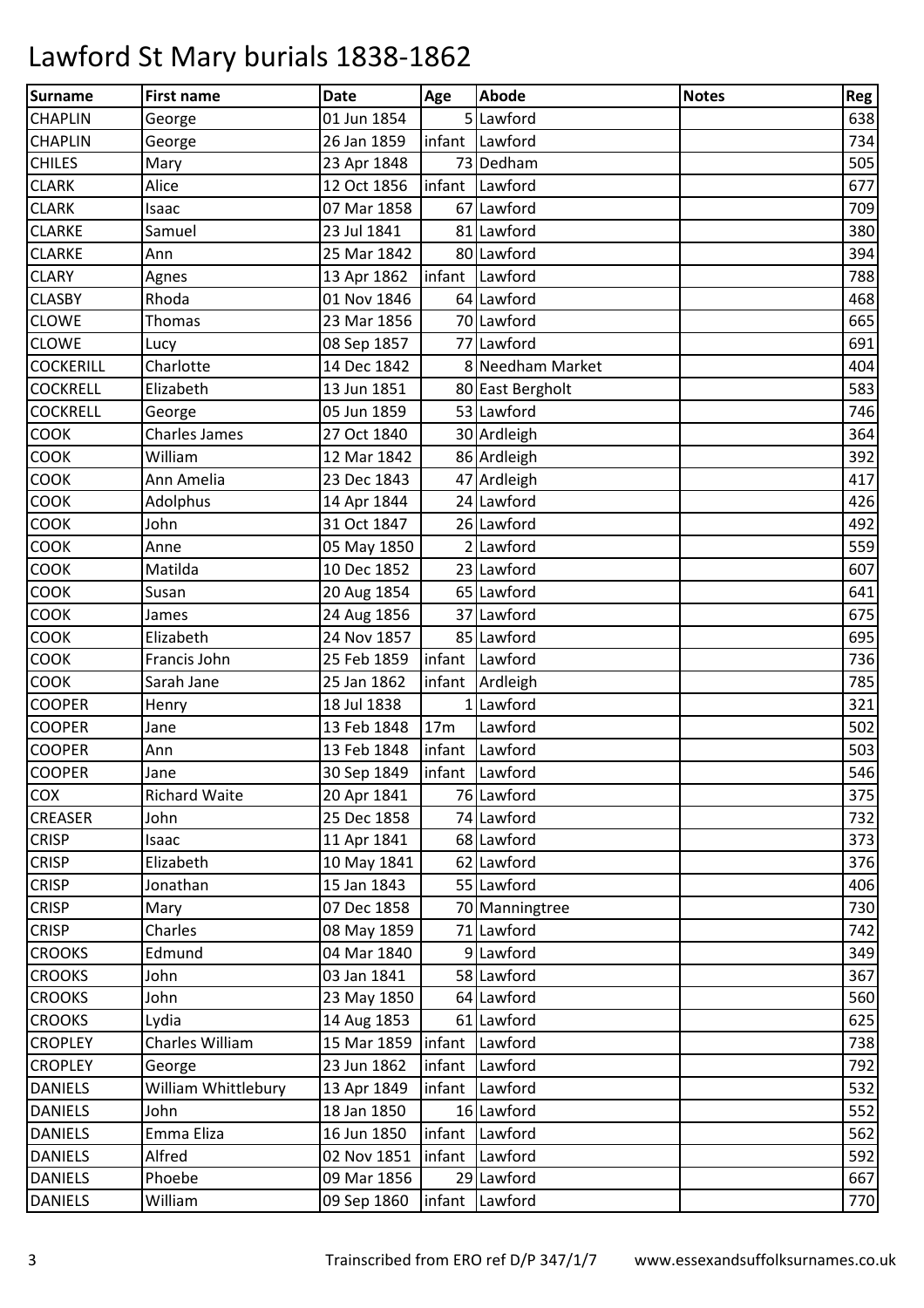| <b>Surname</b>  | <b>First name</b>    | <b>Date</b>                  | Age | <b>Abode</b>   | <b>Notes</b> | Reg |
|-----------------|----------------------|------------------------------|-----|----------------|--------------|-----|
| <b>DANIELS</b>  | Sarah                | 04 Aug 1861                  |     | 32 Lawford     |              | 780 |
| <b>DAWSON</b>   | Emma                 | 22 Jul 1860                  |     | 3 Lawford      |              | 769 |
| <b>DAY</b>      | Amelia               | 17 Aug 1862                  |     | 2 Lawford      |              | 797 |
| <b>DEATH</b>    | Marianne             | 29 Oct 1845                  |     | 29 Lawford     |              | 448 |
| <b>DEATH</b>    | William              | 09 Feb 1849                  |     | 39 Lawford     |              | 526 |
| <b>DOUBLE</b>   | Elizabeth            | 19 Aug 1857                  |     | 73 Lawford     |              | 689 |
| <b>ELY</b>      | Zachariah            | 02 Aug 1840                  |     | 54 Lawford     |              | 358 |
| <b>ELY</b>      | Elizabeth            | 30 Jun 1850                  |     | 31 Lawford     |              | 566 |
| <b>EVERSON</b>  | William              | 28 May 1857   infant Lawford |     |                |              | 686 |
| <b>EVERSON</b>  | John                 | 14 Feb 1858                  |     | infant Lawford |              | 702 |
| <b>FAIERS</b>   | Sarah Anne           | 23 Dec 1846                  | 22m | Lawford        |              | 470 |
| <b>FAIERS</b>   | Harriet              | 30 Dec 1849                  |     | 25 Manningtree |              | 549 |
| <b>FAIERS</b>   | Fanny                | 23 Apr 1850                  |     | 35 Lawford     |              | 558 |
| <b>FAIERS</b>   | Henry                | 25 May 1850   infant Lawford |     |                |              | 561 |
| <b>FAIERS</b>   | James Henry          | 18 Jun 1853                  |     | 8 Lawford      |              | 623 |
| <b>FAIERS</b>   | Emily                | 07 Aug 1853                  |     | infant Lawford |              | 624 |
| <b>FAIERS</b>   | Elizabeth            | 25 Aug 1853                  |     | 29 Lawford     |              | 626 |
| <b>FAIERS</b>   | James                | 09 Sep 1853                  |     | 34 Lawford     |              | 628 |
| <b>FAIERS</b>   | Susan                | 04 Jul 1858                  |     | 38 Lawford     |              | 720 |
| <b>FAIERS</b>   | Ellen                | 10 Jul 1859                  |     | 12 Lawford     |              | 750 |
| <b>FAIERS</b>   | Emma                 | 27 Jun 1862                  |     | 20 Lawford     |              | 793 |
| <b>FAIRS</b>    | Mary Ann             | 23 Feb 1840                  |     | 34 Lawford     |              | 347 |
| <b>FAIRS</b>    | James                | 23 Jun 1840                  |     | infant Lawford |              | 354 |
| <b>FAIRS</b>    | Marianne             | 14 Apr 1842                  |     | 1 Lawford      |              | 395 |
| <b>FAIRS</b>    | <b>Walter Robert</b> | 17 Dec 1843                  |     | 19 Lawford     |              | 415 |
| <b>FAIRS</b>    | <b>Walter Robert</b> | 17 Sep 1848                  |     | 2 Lawford      |              | 514 |
| FARROW          | Thomas               | 02 Dec 1851                  |     | 80 Lawford     |              | 595 |
| <b>FELGATE</b>  | Charles              | 06 Aug 1846 11w              |     | Lawford        |              | 465 |
| FENN            | Maria                | 28 Jul 1848                  |     | 15 Lawford     |              | 512 |
| FENN            | Mary                 | 21 Jul 1859                  |     | 63 Lawford     |              | 751 |
| <b>FINCH</b>    | Caleb                | 21 Jan 1849                  |     | 2 Mistley.     |              | 523 |
| <b>FINCH</b>    | Alfred Exton         | 03 Mar 1859                  |     | infant Lawford |              | 737 |
| <b>FROSTICK</b> | Rachel               | 09 Jan 1839                  |     | 29 Lawford     |              | 337 |
| <b>FROSTICK</b> | Edward               | 07 Dec 1846                  |     | 86 Lawford     |              | 469 |
| <b>FROSTICK</b> | Mary                 | 15 Jul 1849                  |     | 47 Lawford     |              | 541 |
| <b>FROSTICK</b> | Mary                 | 22 Nov 1850                  |     | 81 Lawford     |              | 571 |
| <b>FULLER</b>   | Susan                | 01 May 1858                  |     | 51 Lawford     |              | 714 |
| <b>FULLER</b>   | James                | 14 Jun 1859                  |     | 77 Lawford     |              | 748 |
| <b>GALLANT</b>  | Robert               | 29 Aug 1839                  |     | 38 Lawford     |              | 342 |
| <b>GALLANT</b>  | Mary                 | 16 Nov 1859                  |     | 89 Lawford     |              | 758 |
| <b>GARDENER</b> | Sarah                | 08 Oct 1857                  |     | 35 Lawford     |              | 692 |
| <b>GARDINER</b> | Amelia               | 08 Feb 1858                  |     | infant Lawford |              | 700 |
| <b>GARRETT</b>  | Harman               | 11 Jul 1848                  |     | 64 Mistley.    |              | 511 |
| <b>GARROD</b>   | Sarah                | 25 Nov 1858                  |     | 74 Mistley.    |              | 729 |
| <b>GIRLING</b>  | Joseph               | 04 May 1842                  |     | 85 Lawford     |              | 396 |
| <b>GIRLING</b>  | Ann                  | 18 Feb 1844                  |     | 82 Manningtree |              | 421 |
| <b>GIRLING</b>  | Sarah                | 23 Mar 1845                  |     | 49 Lawford     |              | 442 |
| <b>GIRLING</b>  | James                | 12 May 1848                  |     | 66 Lawford     |              | 508 |
| <b>GOOD</b>     | Susan                | 07 Jun 1846                  |     | 69 Lawford     |              | 461 |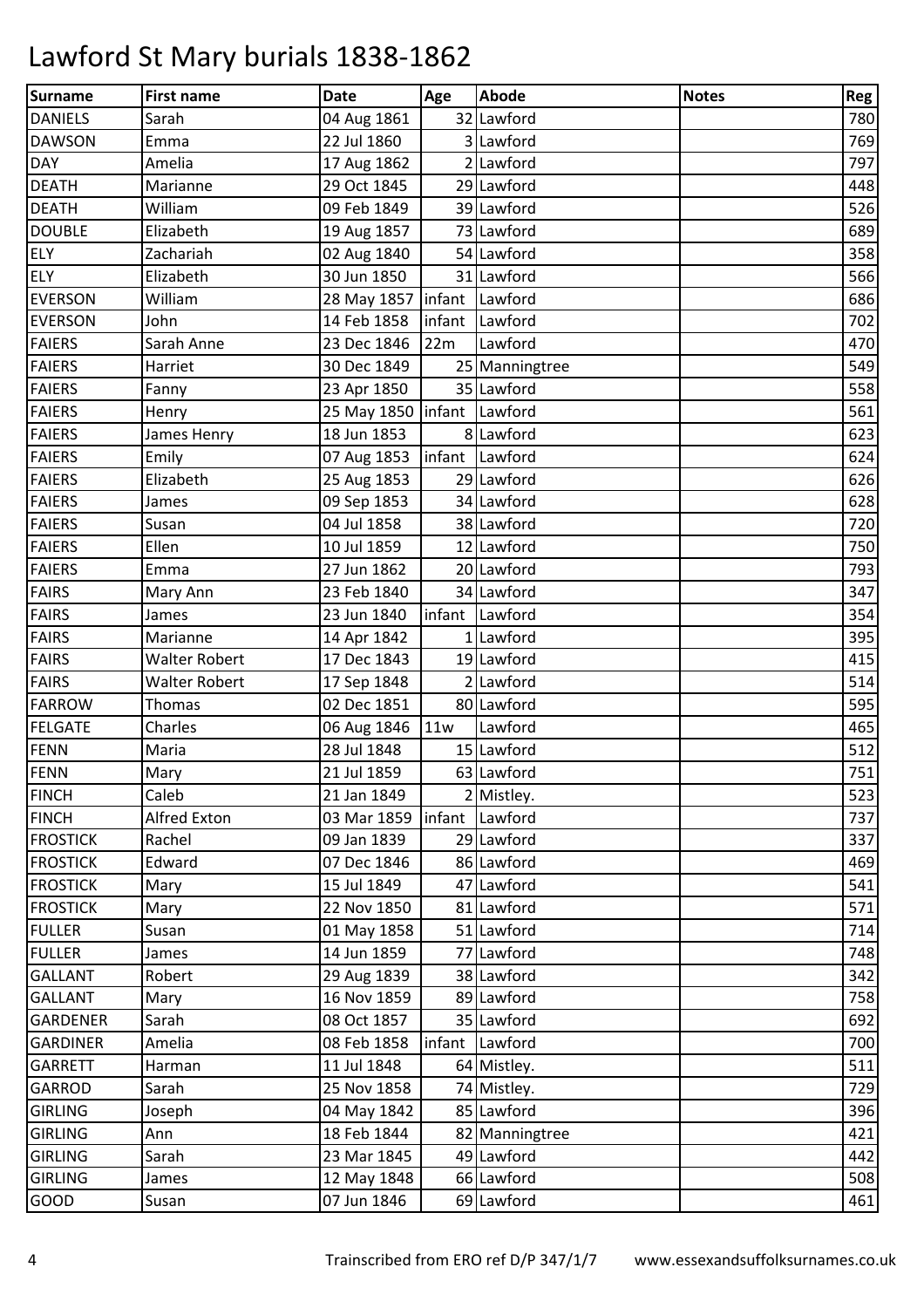| <b>Surname</b> | <b>First name</b>   | <b>Date</b> | Age            | <b>Abode</b>            | <b>Notes</b>        | Reg |
|----------------|---------------------|-------------|----------------|-------------------------|---------------------|-----|
| <b>GOOD</b>    | Martha              | 12 Jun 1846 |                | 69 Lawford              |                     | 462 |
| <b>GOODE</b>   | Thomas              | 08 Nov 1859 |                | 86 Tendring Union House |                     | 757 |
| <b>GOODE</b>   | Elizabeth           | 21 Apr 1861 |                | 54 Lawford              |                     | 777 |
| <b>GOYMER</b>  | Emma                | 19 May 1844 |                | 3 Lawford               |                     | 429 |
| <b>GOYMER</b>  | Elizabeth           | 02 Nov 1845 |                | 2 Lawford               |                     | 449 |
| <b>GOYMER</b>  | Emma Hawton         | 09 Jan 1848 |                | 2 Lawford               |                     | 499 |
| <b>GOYMER</b>  | Robert Stephen      | 11 Nov 1855 |                | 3 Lawford               |                     | 660 |
| <b>GRAVES</b>  | William             | 09 Jan 1858 |                | 76 Manningtree          |                     | 698 |
| <b>GREEN</b>   | John                | 22 Jan 1839 |                | 32 Bradfield            |                     | 338 |
| <b>GREEN</b>   | <b>Edward Henry</b> | 21 Nov 1844 |                | 74 Lawford              |                     | 435 |
| <b>GREEN</b>   | Davis Ephraim       | 25 Apr 1847 | 6 <sub>m</sub> | Lawford                 |                     | 479 |
| <b>GREEN</b>   | William             | 17 Sep 1847 |                | 78 Manningtree          |                     | 488 |
| <b>GREEN</b>   | James Davis         | 09 May 1851 |                | 2 Lawford               |                     | 575 |
| <b>GREEN</b>   | Sarah               | 06 Jun 1853 |                | 41 Manningtree          |                     | 621 |
| <b>GREY</b>    | Mark                | 17 Jun 1838 |                | 74 Lawford              |                     | 319 |
| <b>GREY</b>    | Mark                | 13 Jun 1858 |                | 52 Lawford              |                     | 716 |
| <b>HALLS</b>   | Joseph              | 19 Nov 1848 |                | 74 Lawford              |                     | 519 |
| <b>HALLS</b>   | Annie               | 15 Jun 1853 |                | 73 Lawford              |                     | 622 |
| <b>HANTON</b>  | Sophia              | 27 Aug 1857 |                | 72 Lawford              |                     | 690 |
| <b>HARRIS</b>  | Philip              | 20 Jun 1850 |                | 74 Hadleigh             |                     | 563 |
| <b>HARRIS</b>  | Maria               | 15 Sep 1850 |                | 64 Lawford              |                     | 567 |
| <b>HARRIS</b>  | William             | 03 Oct 1851 |                | 37 Ipswich              |                     | 590 |
| <b>HARRIS</b>  | William             | 23 Jan 1855 |                | 66 Tendring Union House |                     | 649 |
| <b>HARRIS</b>  | Hope Matilda        | 04 Mar 1858 |                | 2 Lawford               |                     | 707 |
| <b>HARRIS</b>  | Mary Ann            | 12 Oct 1860 |                | 82 Ardleigh             |                     | 771 |
| <b>HAYWOOD</b> | William             | 17 Aug 1862 |                |                         | A stranger about 24 | 796 |
| <b>HEARN</b>   | John                | 03 Aug 1842 |                | 73 Lawford              |                     | 399 |
| <b>HENLEY</b>  | Thomas              | 10 Dec 1856 |                | 66 Lawford              |                     | 681 |
| <b>HEWITT</b>  | John                | 23 Jun 1850 |                | 27 Lawford              |                     | 564 |
| <b>HEWITT</b>  | Elizabeth           | 06 Mar 1855 |                | 35 Lawford              |                     | 653 |
| <b>HEWITT</b>  | Thomas              | 05 Jan 1859 |                | 24 Ipswich              |                     | 733 |
| <b>HIGHAM</b>  | Anne                | 28 Feb 1841 |                | 87 Lawford              |                     | 369 |
| <b>HIGHAM</b>  | Thomas              | 28 Jan 1855 |                | 96 Lawford              |                     | 650 |
| <b>HINES</b>   | James               | 22 May 1838 |                | 43 Lawford              |                     | 318 |
| <b>HOWARD</b>  | Sarah               | 29 May 1849 |                | 71 Lawford              |                     | 535 |
| <b>HOWARD</b>  | Ann                 | 18 Jun 1851 | 18m            | Lawford                 |                     | 585 |
| <b>HOWARD</b>  | Edward              | 10 Sep 1854 |                | infant Lawford          |                     | 643 |
| <b>HOWARD</b>  | Robert              | 02 Jun 1855 | infant         | Lawford                 |                     | 657 |
| <b>HOWARD</b>  | Mary Ann            | 06 Apr 1856 |                | 30 Lawford              |                     | 666 |
| <b>HOWARD</b>  | Henry               | 06 Mar 1861 |                | 59 Lawford              |                     | 775 |
| <b>HOWARD</b>  | Lucy                | 24 Aug 1862 |                | 59 Lawford              |                     | 798 |
| <b>HOWE</b>    | Eliza               | 18 May 1851 |                | 2 Lawford               |                     | 577 |
| <b>HOWE</b>    | Walter              | 11 Jul 1852 |                | infant Lawford          |                     | 604 |
| <b>HOWE</b>    | Lucy                | 19 Aug 1855 |                | 30 Lawford              |                     | 659 |
| <b>HOWE</b>    | Mary Louisa         | 07 Jul 1861 | 4m             | Lawford                 |                     | 779 |
| <b>HOWES</b>   | Mary                | 28 Jul 1839 |                | 76 Lawford              |                     | 340 |
| <b>HOWLETT</b> | Eliza               | 01 Aug 1851 |                | 4 Lawford               |                     | 586 |
| <b>HOWLETT</b> | Charles James       | 03 Feb 1852 |                | infant Lawford          |                     | 597 |
| <b>HOWLETT</b> | Lucy                | 26 Jul 1856 |                | 64 Lawford              |                     | 673 |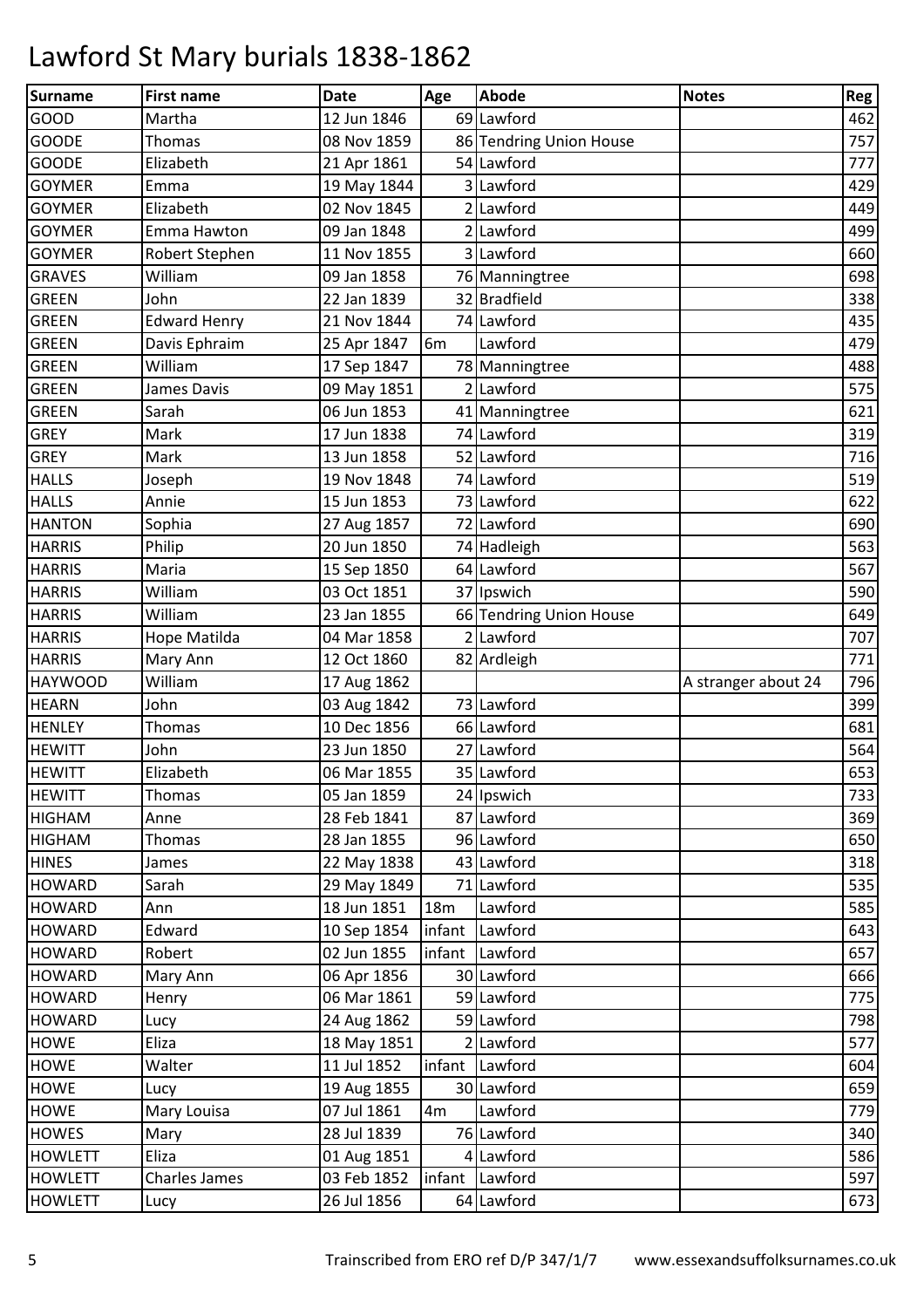| <b>Surname</b>   | <b>First name</b>     | <b>Date</b>                  | Age | <b>Abode</b>                | <b>Notes</b> | Reg |
|------------------|-----------------------|------------------------------|-----|-----------------------------|--------------|-----|
| <b>HUNNIBELL</b> | Esther                | 03 Jan 1862                  |     | 78 Elmstead                 |              | 784 |
| <b>HUNNIBLE</b>  | John                  | 02 Feb 1840                  |     | 55 Lawford                  |              | 346 |
| <b>HURRAN</b>    | Elizabeth             | 04 Apr 1838                  |     | 70 Lawford                  |              | 316 |
| <b>HURREN</b>    | Hannah                | 10 May 1855   infant Lawford |     |                             |              | 655 |
| <b>HURREN</b>    | Augustus              | 01 May 1860                  |     | 1 Lawford                   |              | 763 |
| <b>JENNINGS</b>  | Mary                  | 23 Aug 1846                  |     | 71 Lawford                  |              | 466 |
| <b>JENNINGS</b>  | Alice                 | 14 May 1859                  |     | 2 Lawford                   |              | 743 |
| <b>JENNINGS</b>  | William               | 08 Jun 1860                  |     | 56 Lawford                  |              | 767 |
| <b>JENNINGS</b>  | <b>Thomas William</b> | 27 Apr 1862                  |     | infant Lawford              |              | 789 |
| <b>JERMAIN</b>   | Mary                  | 25 Oct 1840                  |     | 72 Lawford                  |              | 363 |
| <b>KELLY</b>     | Hannah                | 04 Mar 1858                  |     | 90 Tendring Union House     |              | 708 |
| <b>KERRY</b>     | Mary Anne             | 06 Feb 1846                  |     | 1 Lawford                   |              | 454 |
| <b>KERRY</b>     | William               | 25 Feb 1850                  |     | 10 Lawford                  |              | 555 |
| <b>KERRY</b>     | Elijah                | 05 Jun 1851                  |     | infant Lawford              |              | 581 |
| <b>KERRY</b>     | James                 | 13 Jun 1852                  |     | 13 Lawford                  |              | 603 |
| <b>KERRY</b>     | Walter                | 19 Jan 1855                  |     | infant Lawford              |              | 648 |
| <b>KERRY</b>     | Lewis                 | 10 Jun 1855                  |     | infant Lawford              |              | 658 |
| <b>KING</b>      | Walter                | 23 Jun 1846                  |     | infant Lawford              |              | 463 |
| LAGAR            | Sarah                 | 17 Nov 1844                  |     | 5 Lawford                   |              | 433 |
| <b>LAST</b>      | Henry                 | 09 Apr 1862                  |     | 35 Lawford                  |              | 787 |
| <b>LEECH</b>     | John                  | 09 Feb 1858                  |     | 59 Lawford                  |              | 701 |
| <b>LEGGETT</b>   | Emma Maria            | 06 Feb 1849                  |     | 13 Lawford                  |              | 525 |
| <b>LESTER</b>    | Lucy                  | 06 Nov 1859                  |     | 81 Lawford                  |              | 756 |
| <b>LESTER</b>    | William               | 17 May 1860                  |     | 84 Tendring Union House     |              | 765 |
| <b>LONG</b>      | Ann                   | 24 Jul 1838                  |     | infant Lawford              |              | 323 |
| <b>LONG</b>      | Ann                   | 26 Jan 1848                  |     | 58 Lawford                  |              | 500 |
| <b>MANNING</b>   | Thomas                | 21 Jan 1842                  |     | 46 St James, Colchester     |              | 387 |
| <b>MANNING</b>   | Marianne              | 27 Sep 1842                  |     | 27 Lawford                  |              | 401 |
| <b>MANNING</b>   | Margaret              | 23 Oct 1845                  |     | 87 Lawford                  |              | 447 |
| <b>MANNING</b>   | Henry                 | 28 Oct 1847                  |     | 51 Lawford                  |              | 490 |
| <b>MANNING</b>   | Benjamin              | 07 Dec 1856                  |     | 66 Lawford                  |              | 680 |
| <b>MARSH</b>     | Joseph                | 20 Feb 1845                  |     | 33 Lawford                  |              | 440 |
| <b>MARSH</b>     | William               | 16 Dec 1857                  |     | 62 Lawford                  |              | 696 |
| <b>MARVEN</b>    | Eliza                 | 28 Jun 1849                  |     | infant Tendring Union House |              | 538 |
| <b>MARVIN</b>    | Edward                | 03 Jan 1858                  |     | 79 Lawford                  |              | 697 |
| <b>MARVIN</b>    | Elizabeth             | 24 Jan 1858                  |     | 74 Lawford                  |              | 699 |
| <b>MARVIN</b>    | Susanna               | 28 Feb 1858                  |     | infant Lawford              |              | 705 |
| <b>MARVIN</b>    | Mary Ann              | 18 Jun 1858                  |     | infant Tendring Union House |              | 717 |
| <b>MAY</b>       | Ann                   | 04 Jun 1841                  |     | 66 Mistley.                 |              | 378 |
| <b>MAYTHORN</b>  | Sarah                 | 22 Oct 1839                  |     | 25 Lawford                  |              | 344 |
| <b>MAYTHORN</b>  | Mary Ann              | 18 Jan 1857                  |     | infant Lawford              |              | 684 |
| <b>MILLER</b>    | Susannah              | 25 Apr 1847                  |     | 18 Lawford                  |              | 478 |
| <b>MORSLEY</b>   | Hannah                | 11 Dec 1854                  |     | 57 Lawford                  |              | 647 |
| <b>MORSLEY</b>   | Arthur                | 02 Feb 1862                  |     | 3 Lawford                   |              | 786 |
| <b>MOUNT</b>     | Maria                 | 06 Oct 1853                  |     | 10 Lawford                  |              | 629 |
| <b>NEVILL</b>    | Sarah                 | 22 Mar 1838                  |     | 63 Lawford                  |              | 315 |
| <b>NEVILL</b>    | <b>Esther Palmer</b>  | 24 Aug 1838                  |     | 1 Lawford                   |              | 327 |
| <b>NEVILL</b>    | Diana                 | 14 Dec 1845                  |     | 4 Lawford                   |              | 451 |
| <b>NEVILL</b>    | Diana                 | 01 Nov 1857                  |     | 71 Lawford                  |              | 693 |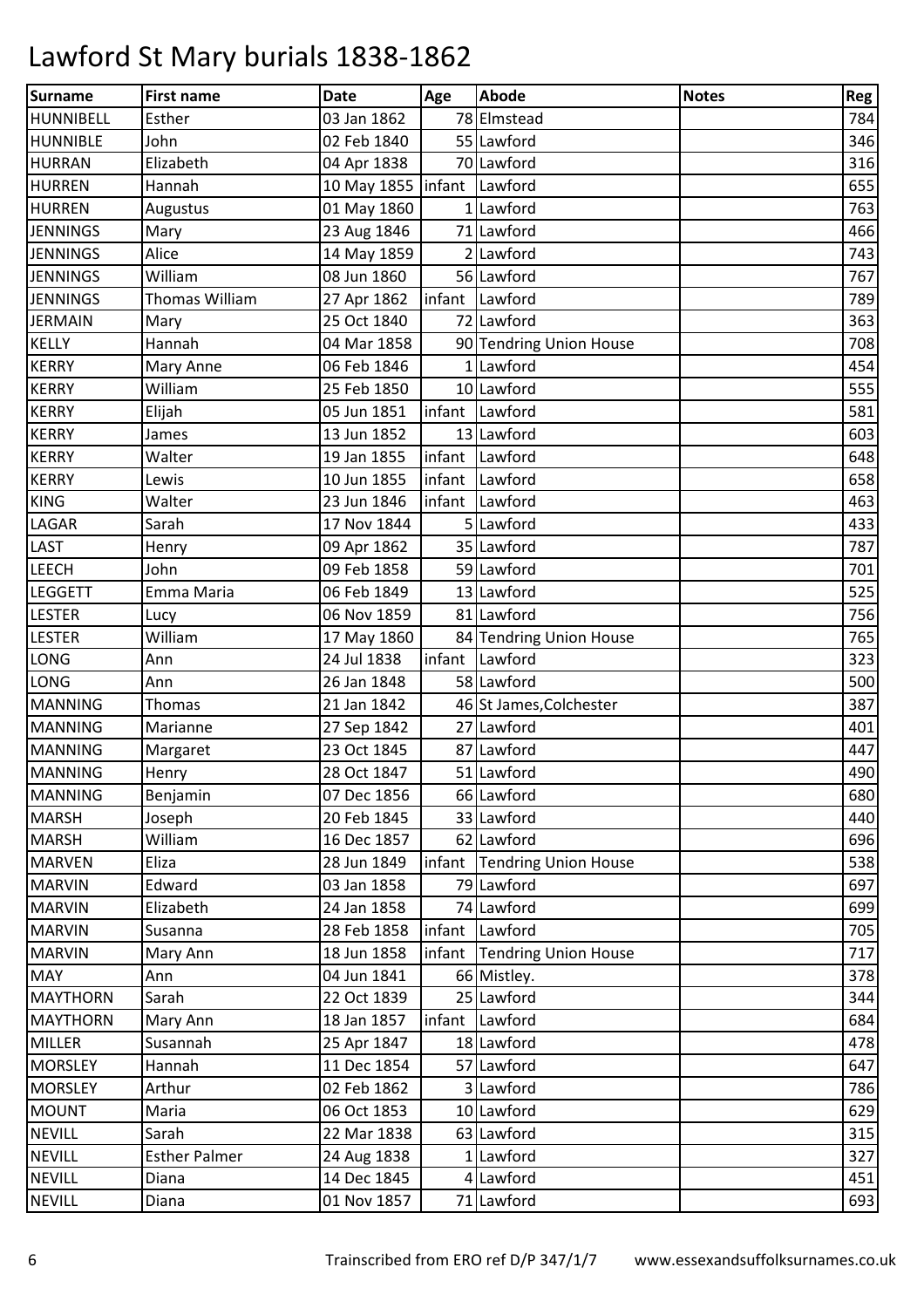| <b>Surname</b> | <b>First name</b>      | <b>Date</b>                  | Age | <b>Abode</b>           | <b>Notes</b> | Reg |
|----------------|------------------------|------------------------------|-----|------------------------|--------------|-----|
| <b>NEVILLE</b> | James                  | 17 Jun 1848                  |     | 75 Lawford             |              | 509 |
| <b>NEWMAN</b>  | Kembe                  | 31 Jul 1838                  |     | infant Lawford         |              | 325 |
| <b>NEWMAN</b>  | Eliza                  | 09 Sep 1838                  |     | 25 Lawford             |              | 328 |
| NIGHTINGALE    | Frank                  | 12 Jun 1859                  |     | 2 Lawford              |              | 747 |
| NIGHTINGALE    | Ann Jane               | 05 Jun 1862                  |     | infant Lawford         |              | 791 |
| <b>NOYCE</b>   | <b>Alfred Frederic</b> | 25 May 1856                  |     | 6 Lawford              |              | 670 |
| <b>NOYCE</b>   | William                | 01 Jul 1857                  |     | 9 Lawford              |              | 687 |
| <b>NUNN</b>    | John                   | 16 Feb 1848                  |     | 64 Lawford             |              | 504 |
| <b>NUNN</b>    | <b>Thomas</b>          | 09 Jul 1858                  |     | 53 Lawford             |              | 721 |
| <b>NUNN</b>    | Emma                   | 23 Aug 1859                  |     | $2$ Lawford            |              | 752 |
| <b>OSBORNE</b> | Robert                 | 29 Apr 1838                  |     | 20 Lawford             |              | 317 |
| <b>OSBORNE</b> | Isaac                  | 30 Jul 1838                  |     | infant Lawford         |              | 324 |
| <b>OSBORNE</b> | Hannah                 | 22 Jul 1840                  |     | 2 Lawford              |              | 357 |
| <b>OSBORNE</b> | Sarah                  | 07 Feb 1844                  |     | 20 Lawford             |              | 419 |
| <b>OSBORNE</b> | Mary                   | 16 Jun 1844                  |     | 22 Lawford             |              | 430 |
| <b>OSBORNE</b> | William                | 25 Dec 1846                  |     | 18 Lawford             |              | 471 |
| <b>OSBORNE</b> | Emma Priscilla         | 08 Apr 1852                  |     | 2 Mistley.             |              | 601 |
| <b>OSBORNE</b> | Emma Priscilla         | 04 Apr 1853                  |     | infant Mistley.        |              | 618 |
| <b>OSBORNE</b> | Ann                    | 01 Feb 1854                  |     | 40 Mistley.            |              | 634 |
| <b>OSBORNE</b> | William                | 27 May 1855                  |     | 77 Lawford             |              | 656 |
| <b>OTLEY</b>   | Mary                   | 21 Sep 1849                  |     | 40 Lawford             |              | 545 |
| PAGE           | William                | 18 Nov 1838                  |     | 25 Lawford             |              | 332 |
| PAGE           | Susan                  | 06 Jan 1839                  |     | 60 Lawford             |              | 336 |
| PAGE           | William                | 17 Sep 1840                  |     | 54 Lawford             |              | 361 |
| PAGE           | Samuel Baker           | 09 Jan 1847                  |     | 2 Lawford              |              | 472 |
| PAGE           | Samuel                 | 19 Jun 1847                  |     | 59 Lawford             |              | 485 |
| PAGE           | Hannah Norman          | 24 Jul 1854                  |     | 91 Lawford             |              | 640 |
| PAGE           | Elizabeth Gosnall      | 08 Oct 1858                  |     | 70 Lawford             |              | 727 |
| <b>PAGE</b>    | William                | 29 May 1859   infant Lawford |     |                        |              | 745 |
| <b>PAGE</b>    | Ellen                  | 23 Jan 1861                  |     | infant Lawford         |              | 774 |
| <b>PARKER</b>  | Robert                 | 28 Dec 1845                  |     | 21 Lawford             |              | 453 |
| <b>PARSONS</b> | James                  | 04 Apr 1853                  |     | 37 Lawford             |              | 617 |
| <b>PARSONS</b> | Edward                 | 12 Apr 1854                  |     | 8 Tendring Union House |              | 636 |
| <b>PAYNE</b>   | James                  | 24 Nov 1838                  |     | 32 Lawford             |              | 333 |
| <b>PAYNE</b>   | Eliza                  | 04 Nov 1840                  |     | 35 Lawford             |              | 365 |
| <b>PAYNE</b>   | Sarah                  | 06 Jun 1847                  |     | 95 Lawford             |              | 482 |
| <b>PAYNE</b>   | Elizabeth Sarah        | 24 Sep 1850                  |     | 2 Lawford              |              | 568 |
| <b>PAYNE</b>   | Henry Arthur           | 07 Dec 1852                  |     | 2 Lawford              |              | 606 |
| <b>PAYNE</b>   | Henry                  | 24 Feb 1853                  |     | 7 Lawford              |              | 613 |
| <b>PAYNE</b>   | James                  | 22 Apr 1856                  |     | 78 Little Bromley      |              | 668 |
| <b>PAYNE</b>   | Alfred                 | 26 Jun 1856                  |     | infant Lawford         |              | 672 |
| <b>PAYNE</b>   | Sarah Emma             | 31 Dec 1856                  |     | 4 Lawford              |              | 682 |
| <b>PAYNE</b>   | Phoebe                 | 30 Sep 1859                  |     | 83 Little Bromley      |              | 753 |
| <b>PAYNE</b>   | Samuel                 | 27 Mar 1860                  |     | 68 Lawford             |              | 762 |
| <b>PERKINS</b> | Mary                   | 24 Dec 1845                  |     | 53 Chelmsford          |              | 452 |
| <b>PERKINS</b> | <b>Thomas</b>          | 23 Feb 1846                  |     | 60 Chelmsford          |              | 455 |
| <b>PICKERS</b> | John                   | 06 May 1844                  |     | 32 Lawford             |              | 428 |
| <b>PICKESS</b> | Abraham                | 01 Mar 1853                  |     | 75 Lawford             |              | 614 |
| <b>PITTOCK</b> | John William           | 03 Mar 1858   infant Lawford |     |                        |              | 706 |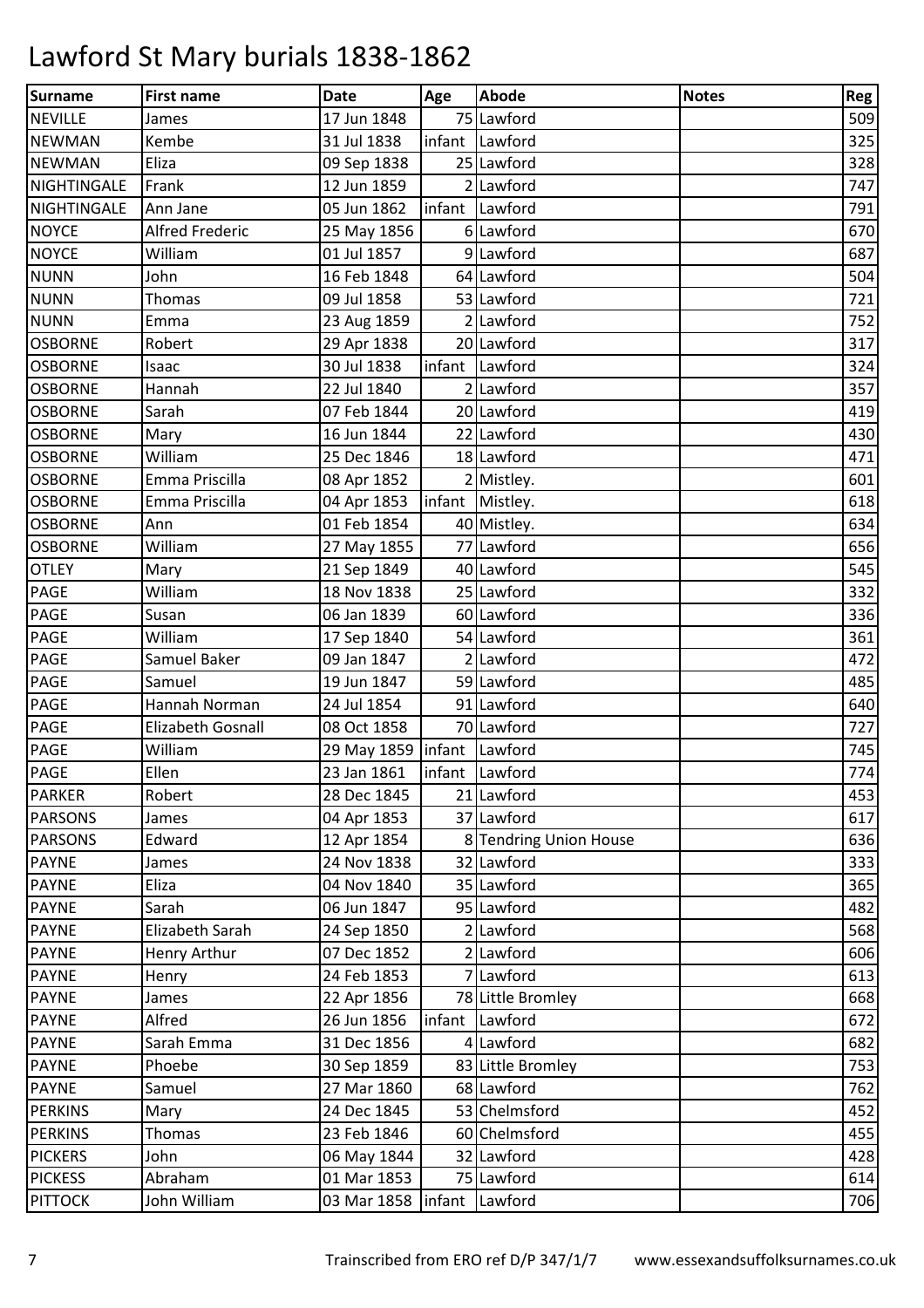| <b>Surname</b>    | <b>First name</b>    | <b>Date</b> | Age             | <b>Abode</b>                                | <b>Notes</b>      | Reg |
|-------------------|----------------------|-------------|-----------------|---------------------------------------------|-------------------|-----|
| <b>POOLEY</b>     | James                | 10 Jan 1850 |                 | 31 Lawford                                  |                   | 551 |
| <b>PORTER</b>     | George               | 13 Apr 1845 |                 | 1 Lawford                                   |                   | 444 |
| <b>POTTER</b>     | Mary                 | 01 Oct 1843 |                 | 67 Lawford                                  |                   | 413 |
| <b>POTTER</b>     | John                 | 30 Apr 1848 |                 | 72 Lawford                                  | 31st in register! | 506 |
| <b>POWELL</b>     | Hannah               | 05 Nov 1848 |                 | 29 Lawford                                  |                   | 518 |
| <b>RICHARDSON</b> | William              | 19 Jul 1840 |                 | infant Lawford                              |                   | 356 |
| <b>RICHARDSON</b> | Sarah                | 08 Mar 1841 |                 | 14 Lawford                                  |                   | 371 |
| <b>RICHARDSON</b> | Mary                 | 30 Jan 1842 |                 | 21 Lawford                                  |                   | 388 |
| <b>RICHARDSON</b> | James                | 28 Jan 1849 |                 | 63 Lawford                                  |                   | 524 |
| RIDDLESDALE       | Susannah             | 12 Aug 1838 |                 | 92 Thorington                               |                   | 326 |
| RIDDLESDALE       | Mary                 | 11 Jun 1856 |                 | 81 Lawford                                  |                   | 671 |
| <b>RIVENS</b>     | William              | 07 Jun 1842 |                 | infant Manningtree                          |                   | 398 |
| <b>RIVERS</b>     | Susan Harriet        | 20 Jan 1853 |                 | 55 Halstead                                 |                   | 611 |
| <b>RIVVENS</b>    | Sarah                | 15 Feb 1842 |                 | 22 Manningtree                              |                   | 390 |
| <b>ROBERTS</b>    | Mary                 | 15 May 1840 |                 | 49 Lawford                                  |                   | 350 |
| <b>ROE</b>        | Sarah Brook          | 24 Jun 1850 |                 | 69 Lawford                                  |                   | 565 |
| <b>ROLFE</b>      | William              | 01 Jun 1840 |                 | 28 Lawford                                  |                   | 353 |
| <b>ROLFE</b>      | Henry                | 19 Mar 1851 |                 | 63 Lawford                                  |                   | 574 |
| <b>ROLFE</b>      | William              | 05 Dec 1852 |                 | 77 Lawford                                  |                   | 605 |
| <b>ROLFE</b>      | Sarah Jane           | 21 Nov 1853 |                 | infant Lawford                              |                   | 631 |
| <b>ROLFE</b>      | Mirriah              | 20 Oct 1854 | infant          | Lawford                                     |                   | 645 |
| <b>ROLFE</b>      | Elizabeth            | 03 Apr 1858 |                 | 29 Tendring Union House                     |                   | 711 |
| <b>ROLFE</b>      | Cornelius            |             |                 | 04 May 1858   infant   Tendring Union House |                   | 715 |
| <b>ROLFE</b>      | William              | 05 Nov 1858 |                 | 8 Tendring Union House                      |                   | 728 |
| <b>ROLFE</b>      | Jane                 | 13 Oct 1861 |                 | 75 Lawford                                  |                   | 783 |
| <b>ROSE</b>       | <b>Alfred Thomas</b> | 10 Oct 1851 | 5m              | Lawford                                     |                   | 591 |
| <b>ROUSE</b>      | Robert               | 18 Sep 1840 |                 | 19 Lawford                                  |                   | 362 |
| <b>ROUSE</b>      | Elizabeth            | 17 Mar 1844 |                 | 53 Lawford                                  |                   | 422 |
| <b>ROUSE</b>      | Hannah               | 07 Apr 1844 |                 | 20 Lawford                                  |                   | 425 |
| <b>ROUSE</b>      | Robert               |             |                 | 14 Dec 1844   infant   Tendring Union House |                   | 437 |
| <b>ROUSE</b>      | Elizabeth            | 18 Jun 1849 |                 | 76 Lawford                                  |                   | 536 |
| <b>ROUSE</b>      | Jasper               | 07 Apr 1853 |                 | 85 Tendring Union House                     |                   | 619 |
| <b>ROWLANDS</b>   | Mary Ann             | 15 Oct 1848 |                 | 3 Lawford                                   |                   | 517 |
| <b>RUDLAND</b>    | John                 | 12 Jul 1840 |                 | 2 Lawford                                   |                   | 355 |
| <b>RUSSEL</b>     | Elizabeth            | 10 Oct 1841 |                 | 78 Lawford                                  |                   | 381 |
| <b>RUSSEL</b>     | Robert               | 13 Feb 1842 |                 | 75 Lawford                                  |                   | 389 |
| <b>RUSSELL</b>    | Sarah                | 01 Mar 1846 |                 | $\overline{49}$ Lawford                     |                   | 457 |
| <b>RUSSELL</b>    | Hannah               | 22 Nov 1848 |                 | 21 Lawford                                  |                   | 520 |
| <b>RUSSELL</b>    | Sarah                | 09 Mar 1849 |                 | 18 Lawford                                  |                   | 528 |
| <b>RUSSELL</b>    | Lucy                 | 22 Jul 1849 |                 | 16 Lawford                                  |                   | 542 |
| <b>RUSSELL</b>    | Maria                | 11 Jan 1857 |                 | 22 Lawford                                  |                   | 683 |
| <b>RUTHEN</b>     | <b>Betsey</b>        | 23 Nov 1857 | 4m              | Lawford                                     |                   | 694 |
| <b>SABIN</b>      | Sophia Jane          | 20 Sep 1843 | 20 <sub>m</sub> | Manningtree                                 |                   | 412 |
| <b>SADLER</b>     | Harcourt             | 10 Apr 1852 |                 | 27 Lawford                                  |                   | 602 |
| <b>SADLER</b>     | Harcourt William     | 05 Jan 1856 |                 | infant Lawford                              |                   | 662 |
| <b>SADLER</b>     | Henry Arthur         | 02 Jul 1858 |                 | 8 Lawford                                   |                   | 718 |
| SADLER            | George John Blake    | 19 Jul 1858 |                 | 10 Lawford                                  |                   | 722 |
| SADLER            | Charlotte Emma Clara | 10 Aug 1858 |                 | 4 Lawford                                   |                   | 724 |
| SANDS             | Mary Ann             | 02 Mar 1849 |                 | 65 Ardleigh                                 |                   | 527 |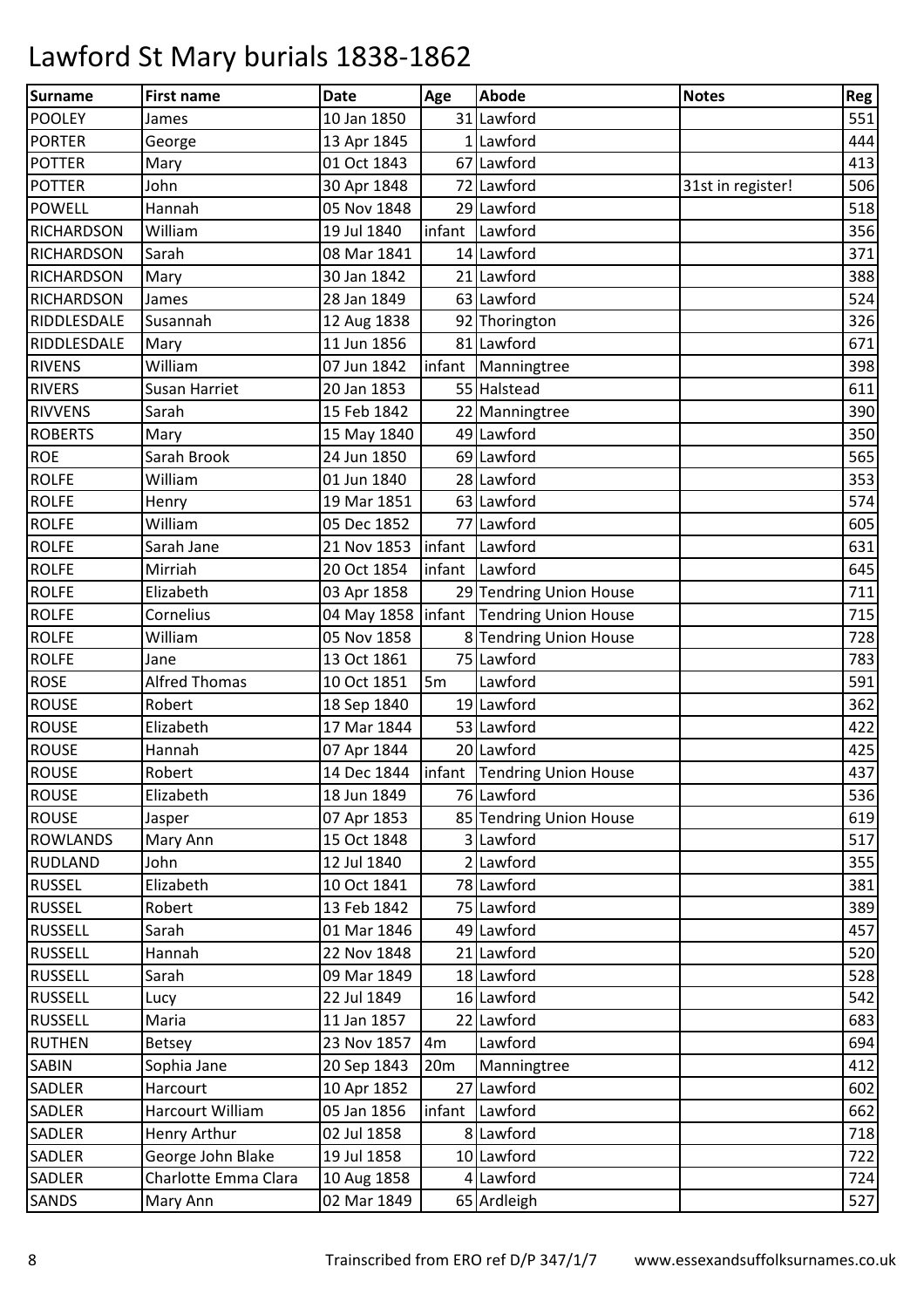| <b>Surname</b>    | <b>First name</b> | <b>Date</b>                    | Age | <b>Abode</b>            | <b>Notes</b> | Reg |
|-------------------|-------------------|--------------------------------|-----|-------------------------|--------------|-----|
| <b>SCOTT</b>      | Robert            | 23 Feb 1840                    |     | 21 Lawford              |              | 348 |
| <b>SCOTT</b>      | Elizabeth         | 19 Aug 1856                    |     | 69 Dedham               |              | 674 |
| <b>SCOTT</b>      | Ellen             | 21 Apr 1858                    |     | 82 Lawford              |              | 713 |
| <b>SCOTT</b>      | Caroline          | 25 Nov 1860                    |     | 32 Lawford              |              | 773 |
| <b>SEAGER</b>     | Mary              | 14 Dec 1845                    |     | 75 Manningtree          |              | 450 |
| <b>SEAGER</b>     | James Palmer      | 18 Mar 1849                    |     | 4 Lawford               |              | 531 |
| <b>SEAGERS</b>    | Robert            | 27 Aug 1848                    |     | infant Lawford          |              | 513 |
| <b>SEAGERS</b>    | Emma              | 01 May 1857   infant   Lawford |     |                         |              | 685 |
| <b>SEAGERS</b>    | Samuel            | 25 Jan 1860                    |     | 77 Lawford              |              | 760 |
| <b>SELF</b>       | Rebecca           | 11 Feb 1852                    |     | 83 Tendring Union House |              | 599 |
| <b>SHANSFIELD</b> | Elizabeth         | 29 Jan 1859                    |     | 35 Manningtree          |              | 735 |
| <b>SHARMAN</b>    | Frederic          | 04 Aug 1861                    |     | 2 Lawford               |              | 781 |
| <b>SIBBORN</b>    | Susanna           | 05 Nov 1860                    |     | 59 Lawford              |              | 772 |
| <b>SILVESTER</b>  | Henry             | 25 Jun 1849                    |     | 32 Ardleigh             |              | 537 |
| <b>SMITH</b>      | Sarah Ann         | 16 Feb 1838                    |     | infant Lawford          |              | 314 |
| <b>SMITH</b>      | Letitia           | 31 Oct 1841                    |     | infant Lawford          |              | 382 |
| <b>SMITH</b>      | Sarah Latitia     | 29 Jun 1845                    |     | 30 Manningtree          |              | 445 |
| <b>SMITH</b>      | Susanna           | 01 Aug 1858                    |     | 35 Lawford              |              | 723 |
| <b>SMITH</b>      | John              | 17 Aug 1858                    |     | 84 Lawford              |              | 725 |
| <b>SOAMES</b>     | Mary              | 11 Jun 1851                    |     | 59 Lawford              |              | 582 |
| <b>SOAMES</b>     | William           | 12 Mar 1856                    |     | 66 Lawford              |              | 664 |
| <b>SOUTHGATE</b>  | Samuel            | 19 Apr 1846                    |     | 78 Lawford              |              | 459 |
| <b>SOUTHGATE</b>  | William           | 14 Feb 1847                    |     | 5 Lawford               |              | 475 |
| <b>SPENDLEY</b>   | Mary Sarah        | 25 Dec 1842                    |     | 5 Lawford               |              | 405 |
| <b>SPOONER</b>    | Dennis            | 16 Aug 1839                    |     | 12 Lawford              |              | 341 |
| <b>SPOONER</b>    | Henry             | 15 Sep 1840                    |     | infant Lawford          |              | 360 |
| <b>SPOONER</b>    | Samuel            | 11 Nov 1842                    |     | 41 Lawford              |              | 402 |
| <b>SPOONER</b>    | John              | 20 Nov 1842                    |     | 75 Lawford              |              | 403 |
| <b>SPOONER</b>    | Frederic Abraham  | 20 Feb 1850                    |     | 29 Manningtree          |              | 554 |
| <b>SPOONER</b>    | Edgar             | 20 May 1851                    |     | 3 Lawford               |              | 578 |
| <b>SPOONER</b>    | Benjamin          | 20 May 1851                    |     | 1 Lawford               |              | 579 |
| <b>SPOONER</b>    | James             | 28 Sep 1851                    |     | 1 Manningtree           |              | 589 |
| <b>SPOONER</b>    | Marshall          | 12 Oct 1856                    |     | 28 Lawford              |              | 676 |
| <b>SPOONER</b>    | Ann               | 21 Feb 1858                    |     | 64 Lawford              |              | 704 |
| <b>SPOONER</b>    | Lewis             | 04 May 1859                    |     | 7 Lawford               |              | 741 |
| <b>SPOONER</b>    | Lydia             | 15 May 1859                    |     | 2 Lawford               |              | 744 |
| SPURGEON          | Martha            | 10 Feb 1855                    |     | 85 Tendring Union House |              | 651 |
| <b>STAGGALS</b>   | Hannah            | 24 Mar 1844                    |     | 32 Lawford              |              | 424 |
| <b>STANSFIELD</b> | William           | 15 Dec 1853                    |     | 69 Manningtree          |              | 632 |
| <b>STEAWARD</b>   | Charles           | 24 Oct 1849                    |     | 2 Lawford               |              | 547 |
| <b>STEGGLES</b>   | Elizabeth         | 16 Sep 1851                    |     | 4 Lawford               |              | 588 |
| <b>STEGGLES</b>   | Mary              | 17 Dec 1852                    |     | 31 Lawford              |              | 608 |
| <b>STEGGLES</b>   | Arthur            | 29 Dec 1852                    |     | infant Lawford          |              | 609 |
| <b>STEWARD</b>    | David             | 07 Dec 1841                    |     | 69 Lawford              |              | 384 |
| <b>STEWARD</b>    | Ann               | 02 May 1862                    |     | 78 Tendring Union House |              | 790 |
| <b>STEWART</b>    | Samuel            | 15 Jun 1851                    |     | 65 Lawford              |              | 584 |
| <b>STEWART</b>    | Lucy Julia        | 21 Oct 1859                    |     | infant Lawford          |              | 754 |
| <b>STEWART</b>    | Mary              | 04 Dec 1859                    |     | 80 Lawford              |              | 759 |
| <b>STRUTT</b>     | Elizabeth         | 06 Mar 1853                    |     | 19 Lawford              |              | 616 |